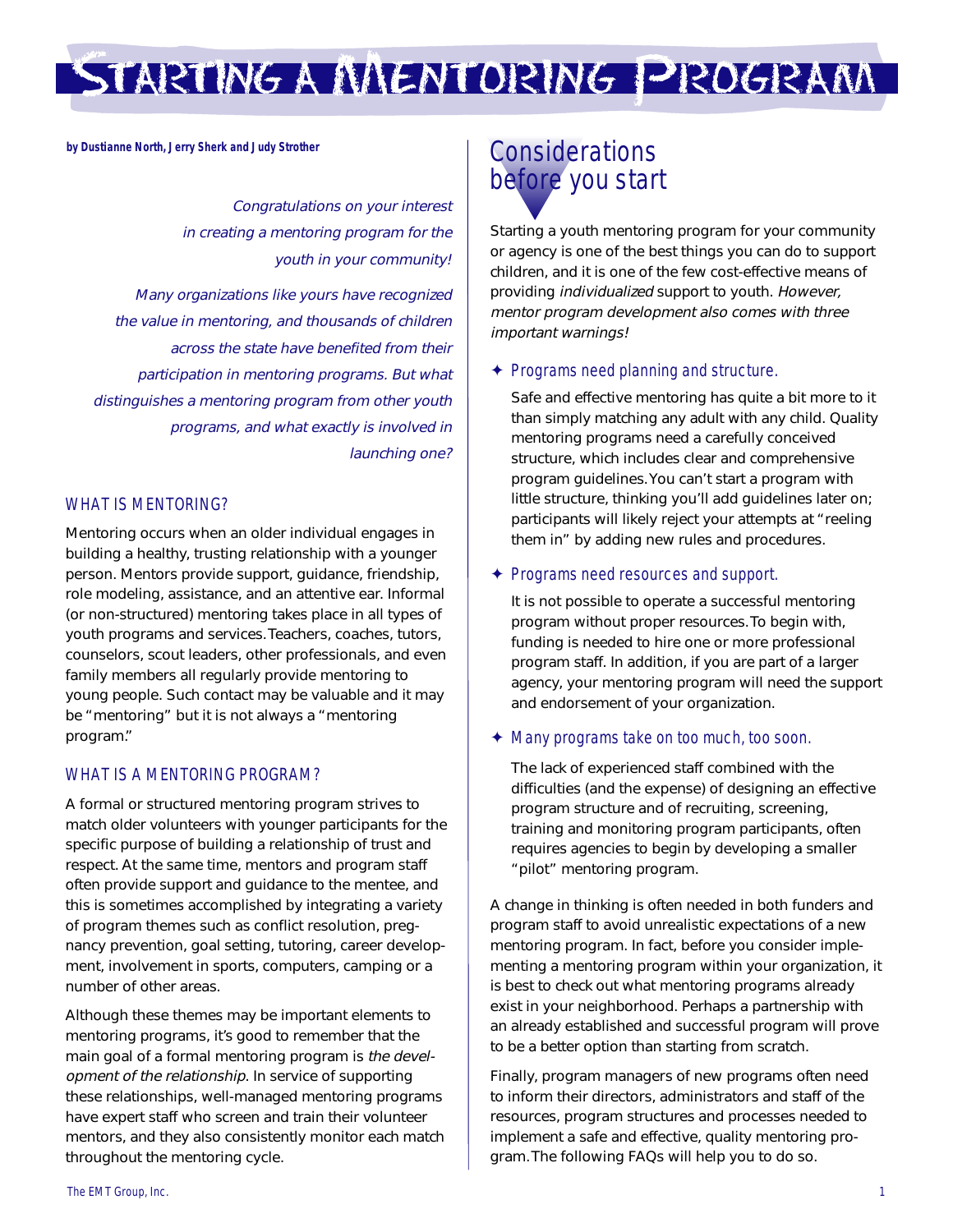# STARTING <sup>A</sup> MENTORING PROGRAM

### Frequently Asked Questions about mentoring

#### Here are answers to some of the questions most frequently asked by new program managers.

#### ✦ What TYPES of mentoring program models exist?

Several models of mentoring exist among current programs. Some match only one-on-one, others do group, team, or peer mentoring. There are even programs that use the Internet as a means for mentors and mentees to connect. Different program models vary in the level of risk and thus, the level of required supervision. For example, programs in which volunteers have unsupervised contact with mentees require more training and screening than those that only have mentors and mentees meet under constant supervision.

#### ✦ What is a reasonable NUMBER OF MENTOR/ MENTEE MATCHES that one supervisor can adequately monitor and support in order for mentoring to be safe and effective?

The number of matches one supervisor can manage will depend on the expertise of the supervisor(s), the time commitment mentors can give, whether or not mentors have unsupervised contact with their mentees, the type of mentoring model used, and the level of "at-risk factors" of the mentee population. It is extremely important that mentors receive strong training and support and that the matches are properly monitored.

A good rule of thumb for traditional (one-to-one) mentoring is that there should be no more than 20-25 matches per supervisor. For group mentoring, it is likely that a single program manager can effectively support 5-8 groups (serving 50-80 mentees and 15-25 volunteers). The key here is that a supervisor needs to be familiar with and understand the needs of each one of his or her mentees. A supervisor begins to become less effective when numbers in a one-to-one program approach 30 or 35 matches.

In addition to the mentee, the supervisor needs to develop a relationship with each mentor, and with the mentee's parents. One can see that if a program has 25 matches, the supervisor could be in contact with up to 100 individuals.

#### ✦ How MANY mentors can I expect to recruit, train, and supervise in a NEW program?

As there are so many unknowns when starting up a new mentoring program, when possible, the first cycle should be treated as a pilot program. A pilot program should start with no more than five to fifteen matches. Starting small makes it much easier to manage any problems that may arise and to keep the program responsive to its participants as issues are addressed. Once the first group of matches are completed, staff will have a much clearer picture of what it takes to run their program, and they can then decide on how many matches to make during the next cycle. As the program begins to expand, it will be important to hire additional staff to maintain a reasonable match-to-supervisor ratio.

#### ✦ What are the INITIAL COSTS needed to get a program off the ground?

The resources needed to start a new program would ideally include one full-time staff person to undertake the majority of planning and implementation of tasks. Typically called a "program coordinator" or "program manager," this individual's salary is often the single largest expenditure in any mentoring effort.

The program manager should be supported by an operational and governance structure that provides credibility and organizational support. The organization needs to help the mentoring program obtain insurance, office and meeting space, supplies, clerical assistance, communications equipment, refreshments, program incentives, event support, etc. Funding for these expenses, added to the costs of recruitment, fingerprinting and criminal background checks, and access to human relations expertise to help train and support mentors can cost between \$400-\$2,000 per match per year.

Generally the higher the at-risk factors that a mentee population has, the more money it takes to run the program. Efforts for high-risk youths need more thorough screening procedures, more comprehensive mentor training, and more intensive monitoring.

Programs commonly seek about \$100,000 per year for a first-time mentoring grant; however, less may be needed if the program is being implemented in an alreadyestablished agency, or if program personnel (for example, counselors) can be "borrowed" from a school site. It is also possible to acquire other necessary resources and services on an in-kind or pro bono basis; however, locating such resources also takes time and energy.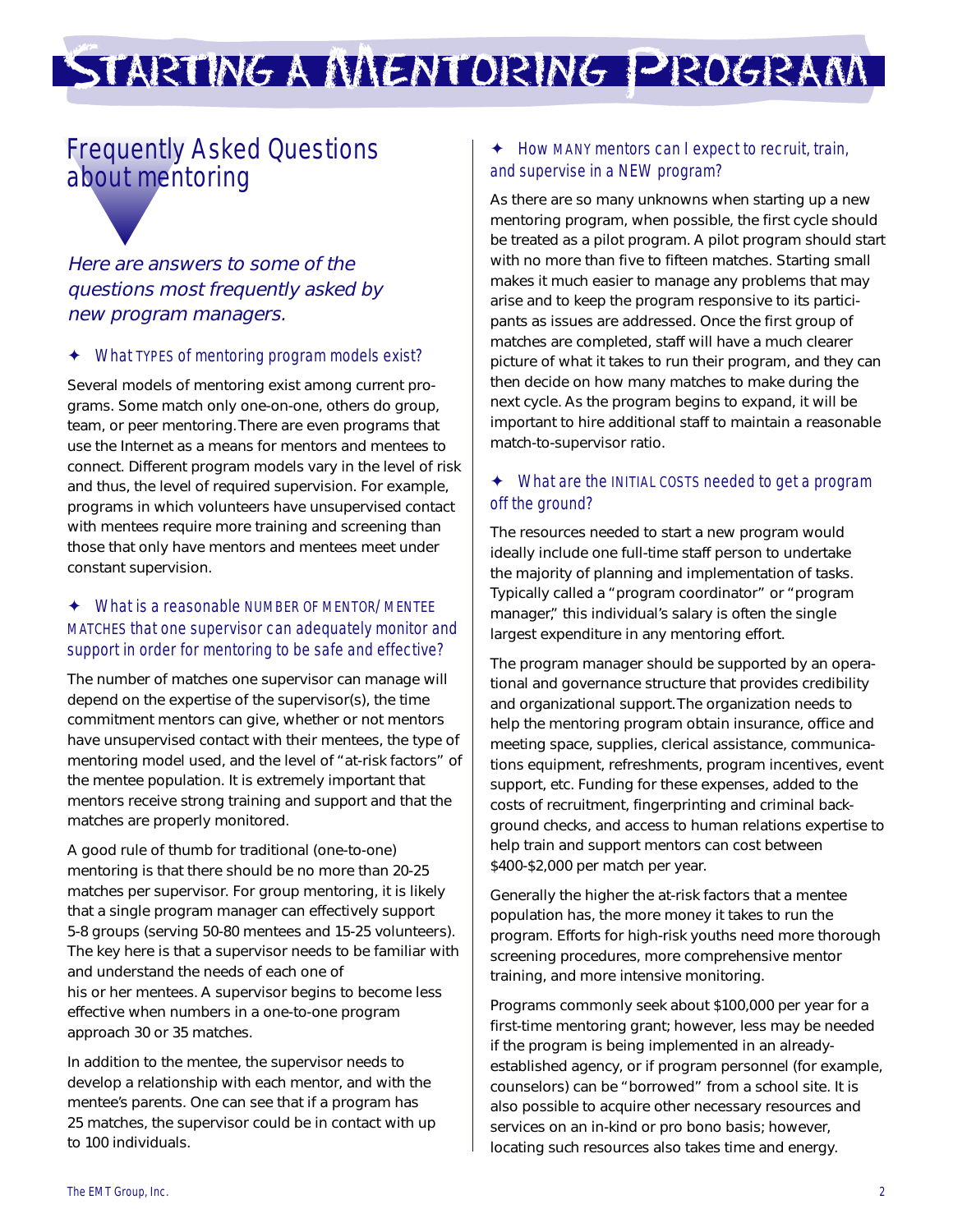STARTING <sup>A</sup> MENTORING PROGRAM

#### ✦ Can a program be OPERATED BY A VOLUNTEER or a minimally paid program manager?

Many programs are run by program managers or coordinators that either volunteer or agree to a minimal salary. In either case, those who are considering becoming program managers need to be very careful — what may appear to a newcomer to be a three-hour-per-week commitment can actually turn into a 50+ hour-per-week job. Unpaid or low paid staff can quickly become burned out, and the program will suffer; frequent turnover in the program manager position can create turmoil within the program.

#### ✦ How do I utilize "BEST PRACTICES" for youth mentoring programs?

Before major time and resources are invested in creating a new program, you should familiarize yourself with the industry's "best practices." A key tool for learning these practices is the ten Quality Assurance Standards (QAS) for youth mentoring programs. These standards were developed in 1989 by the National Mentoring Partnership, and they serve as a framework for developing safe and effective programs. In fact, the standards cover every major aspect that should be integrated into your program.

The Quality Assurance Standards focus on 10 areas that must be carefully developed for a mentoring program to effective. After working with this tool for any period of time you will begin to understand that each and every standard is useful in promoting the safety and the personal growth of the mentee population. The standards are as follows:

- 1. A statement of purpose and a long range plan
- 2. A recruitment plan for mentors and mentees
- 3. An orientation for mentors and mentees
- 4. Eligibility screening for mentors and mentees
- 5. A readiness and training curriculum for all mentors and mentees
- 6. A matching strategy
- 7. A monitoring process
- 8. A support, recognition and retention component
- 9. Closure steps
- 10. An evaluation process

Quality Assurance Standards, along with a detailed explanation of each point, can be downloaded by visiting EMT Group's website at www.emt.org.

To implement the QAS, it is important that clearly written policies and procedures be established for mentors, mentees and their families, referral sources and program staff. To this end, many new programs begin the design process by focusing on a mentor training manual. It's much easier for a new program during the initial design process to develop their program by taking excerpts from manuals of one or more existing quality mentoring programs. (Of course, you must obtain permission from each program before doing so.)

#### ✦ How LONG will it take to develop the program? How SOON can my first group of youths be matched with mentors?

A good estimate of time needed to design a program, establish a training system, recruit and screen the first group of volunteers, and train them is about six months. This process could take longer if staff needs to be hired or funding needs to be acquired. Again, programs that don't allow for sufficient planning in this area often fail. The implementation of the program should be synchronized with the organization's calendar of operation. For instance, school-based programs often determine their matches in September and then have their formal kick-off in early October.

#### ✦ How much and what kind of TRAINING do volunteers need?

The level of volunteer training depends on the at-risk factors of the mentee population being served, what mentors will be doing with their youth, and the level of support and supervision mentors will receive once they've been matched. Typical mentor programs that have mentees with a moderate level of at-risk factors usually have trainings that range from three to six hours in length. Many professionals recommended that mentors receive at least six hours of training if they are to have unsupervised contact with youth.

Mentor trainings typically include subjects such as: background and history of mentoring, mentoring concepts and practices, program policies and procedures, confidentiality and child abuse reporting, crisis management, communication skills, beginning the match, enrichment activities, plus modules of training that focus on understanding the specific population being served. For example, mentors who will work with youth in foster care should be educated to work within that system in addition to working with youth in general. Any program working with specialized populations, such as children in foster